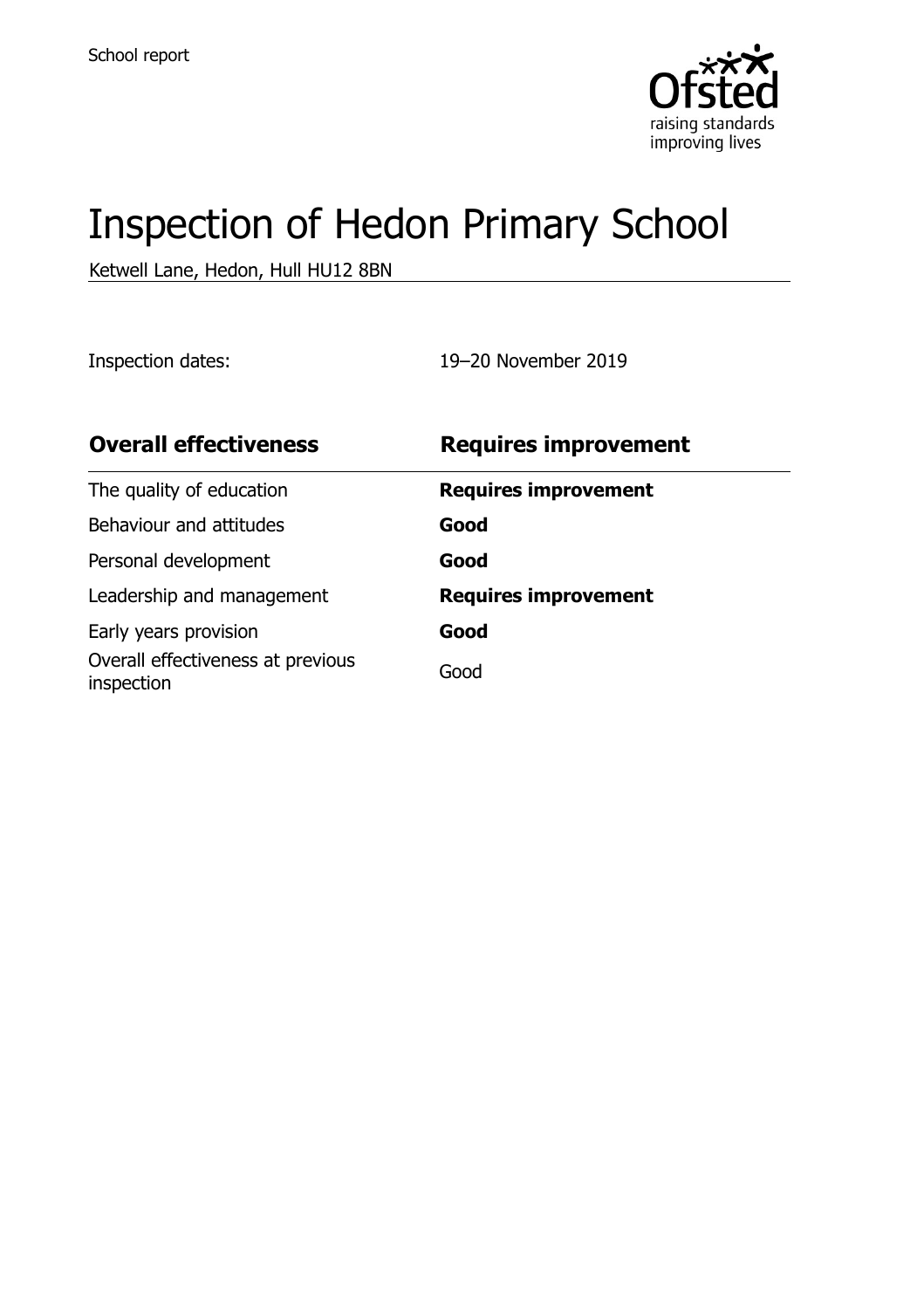

#### **What is it like to attend this school?**

This is a happy, welcoming and inclusive school. Pupils are motivated and enjoy learning. They get on well with each other and with the adults in school.

Pupils are polite and chatty. They listen carefully and show respect to adults and each other. This is a school where pupils can learn without being disrupted by the behaviour of others.

Many pupils do special jobs, such as eco-warriors and reading ambassadors. A team of 'anti-bulliers' leads assemblies and works with staff to sort out problems when they arise. Other pupils really value this help. They feel safe and well cared for.

Pupils appreciate the many sporting activities, competitions and clubs on offer. Those with particular talents, and pupils with special educational needs and/or disabilities (SEND), are nurtured to achieve their very best, for example in physical education (PE) and art.

Children in the Reception class get off to a flying start. Children are learning and thriving. However, as pupils move through the school, the curriculum is not planned as carefully as it should be. This means that pupils do not gain the knowledge they need in some subjects, including reading and mathematics.

#### **What does the school do well and what does it need to do better?**

Leaders know that pupils do not achieve as well as they should. Over time, too many pupils leave Year 6 without the basic skills they need to succeed at secondary school.

Children quickly learn the first steps to reading in Reception. In key stage 1, weaker readers struggle with the books teachers give them. Leaders know that reading books do not match the sounds that pupils know. They have started to tackle this. Leaders have not mapped out the sounds children should learn term by term. They are not checking on pupils' progress often enough.

Leaders have introduced a new approach to the teaching of reading. This has improved pupils' vocabulary and their understanding of texts. However, in key stage 2, pupils do not know how to write their answers down with enough detail. This prevents them from doing as well as they could in reading tests.

Leaders have improved the reading curriculum since the last inspection. Their work to develop pupils' enjoyment of reading has really paid off. Pupils are keen to win the weekly VIP reader status and earn the next 'reading belt'. They read often and say reading is 'super important'.

In mathematics, leaders' actions have not improved pupils' knowledge and skills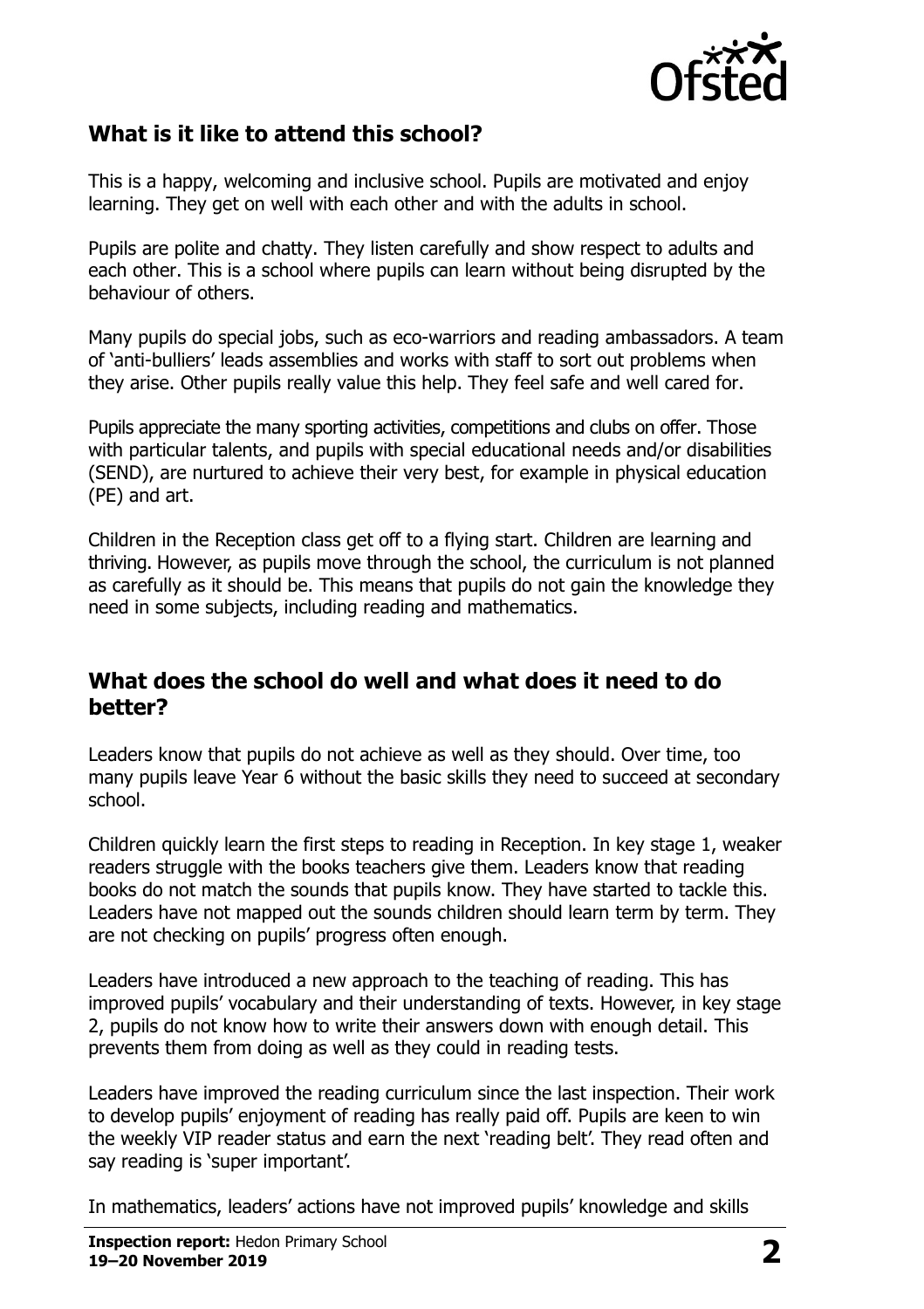

quickly enough. Staff have not had the training and support they need to teach the planned curriculum effectively. More recently, things have started looking up. Pupils talk with enthusiasm about the new approach. They say they get longer to practise what they have learned, so it is starting to make more sense. Pupils' arithmetic skills are improving, but some pupils find solving problems more difficult. Other pupils told us that teachers give them work that is too easy.

An experienced leader oversees the provision for pupils with SEND. However, support plans do not help teachers to plan pupils' learning carefully enough. As a result, pupils with SEND sometimes struggle to complete the work teachers give them.

In many subjects, leaders have not mapped out how pupils' knowledge should build up over time. For example, reading plans identify the skill of using a dictionary but they do not identify the required knowledge of alphabetical order. As a result, some teachers do not plan the right steps in learning.

In PE and religious education (RE), the curriculum is more developed. Pupils are successful in local and national sporting competitions. They are proud to be a 'winning school'. Clubs are accessible for all pupils, including disadvantaged pupils and pupils with SEND. The PE leader keeps a close eye on this.

Children in the early years settle quickly. Staff are skilful and make sure that children build on what they know and can do. This helps most children leave Reception Year with the knowledge and skills they need to be ready for learning in Year 1.

Leaders' work to develop pupils' understanding of right and wrong, diversity and healthy lifestyles is helping pupils to prepare for future life in Britain today.

## **Safeguarding**

The arrangements for safeguarding are effective.

Before appointing staff, leaders check that they are suitable to work with children. All staff have regular training to make sure they know how to keep pupils safe and protected from harm. Leaders follow up concerns quickly and with the right people.

Pupils enjoy lessons on how to keep themselves safe and healthy. This includes when working or playing online. Junior road safety officers have been inundated with entries for their 'Design a Safe Shoe' campaign. This has raised pupils' awareness of the dangers of dark winter nights.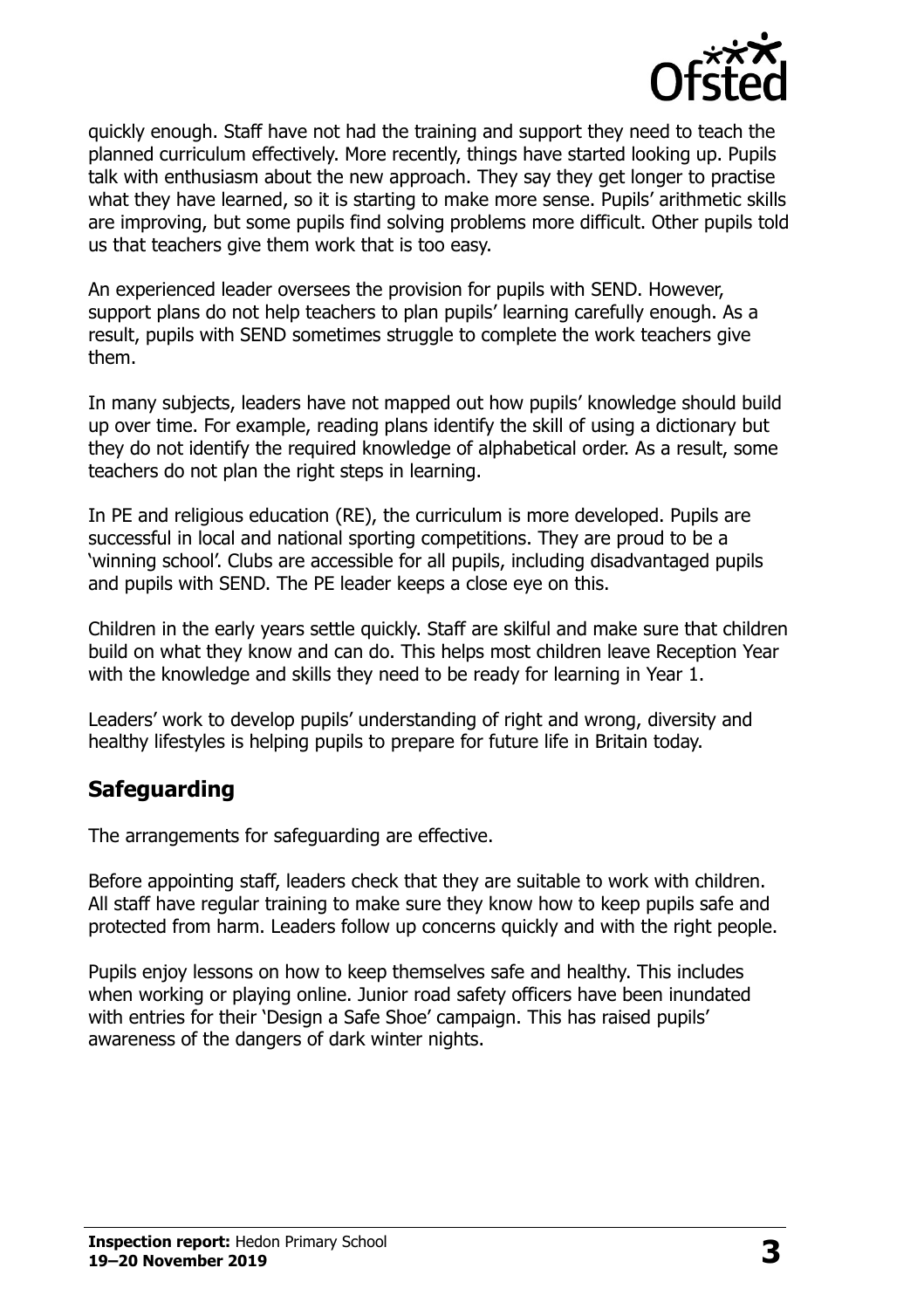

## **What does the school need to do to improve?**

## **(Information for the school and appropriate authority)**

- Although the school is improving, pupils are not achieving as well as they should. Leaders should ensure that curriculum plans outline the knowledge pupils need to learn in each subject and in each year group, starting in Reception. The headteacher should ensure that leaders have the time and guidance to fulfil their roles effectively. Leaders need to provide the training staff need to implement the planned curriculum effectively.
- Some pupils are not moving through the school's phonics programme quickly enough to meet the required standard in the Year 1 phonics screening check. Leaders should ensure that all staff know the termly expectations for the phonics curriculum and make sure that pupils reach these milestones.
- Teachers should give pupils books to read that are matched to the sounds and tricky words they know. Leaders should make more frequent checks to ensure that those pupils who are not keeping up receive the support they need, and that this support helps them to catch up quickly.
- **Pupils are unable to meet the requirements of the Year 6 reading test because** their answers lack detail, explanation and evidence. Leaders should develop a plan to tackle this. Leaders should provide staff training and make regular checks to ensure that pupils' written comprehension skills improve across key stage 2 so that they perform better in national tests.
- **Pupils have gaps in their knowledge in mathematics, which hinders their ability to** solve problems. Leaders should ensure that teachers check pupils' prior learning carefully, address gaps in learning, and move pupils on as soon as they are ready. Leaders must ensure that training and support helps teachers to implement the new approach effectively so that pupils leave key stage 2 as confident and competent mathematicians.
- Some teachers are not meeting the needs of pupils with SEND well enough, so progress is variable. Leaders should ensure that the plans written for pupils with SEND provide teachers with clearer guidance about the range of strategies they should consider when planning learning. The special education needs coordinator (SENCo) should make regular checks on the implementation of these plans to ensure that pupils with SEND achieve the best possible outcomes.

#### **How can I feed back my views?**

You can use [Ofsted Parent View](http://parentview.ofsted.gov.uk/) to give Ofsted your opinion on your child's school, or to find out what other parents and carers think. We use Ofsted Parent View information when deciding which schools to inspect, when to inspect them and as part of their inspection.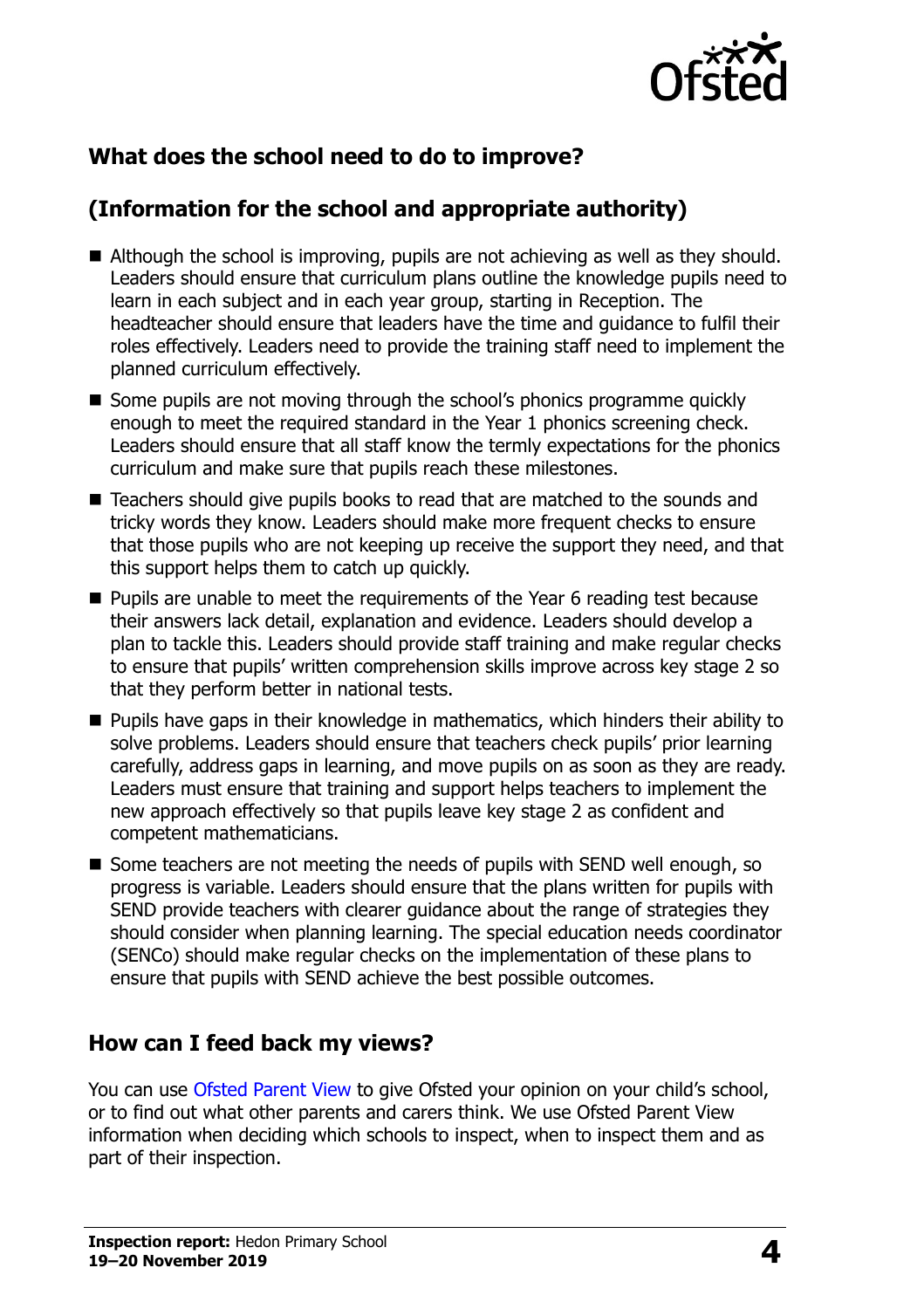

The Department for Education has further quidance on how to complain about a school.

If you're not happy with the inspection or the report, you can [complain to Ofsted.](http://www.gov.uk/complain-ofsted-report)

## **Further information**

You can search for [published performance information](http://www.compare-school-performance.service.gov.uk/) about the school.

In the report, '[disadvantaged pupils](http://www.gov.uk/guidance/pupil-premium-information-for-schools-and-alternative-provision-settings)' refers to those pupils who attract government pupil premium funding: pupils claiming free school meals at any point in the last six years and pupils in care or who left care through adoption or another formal route.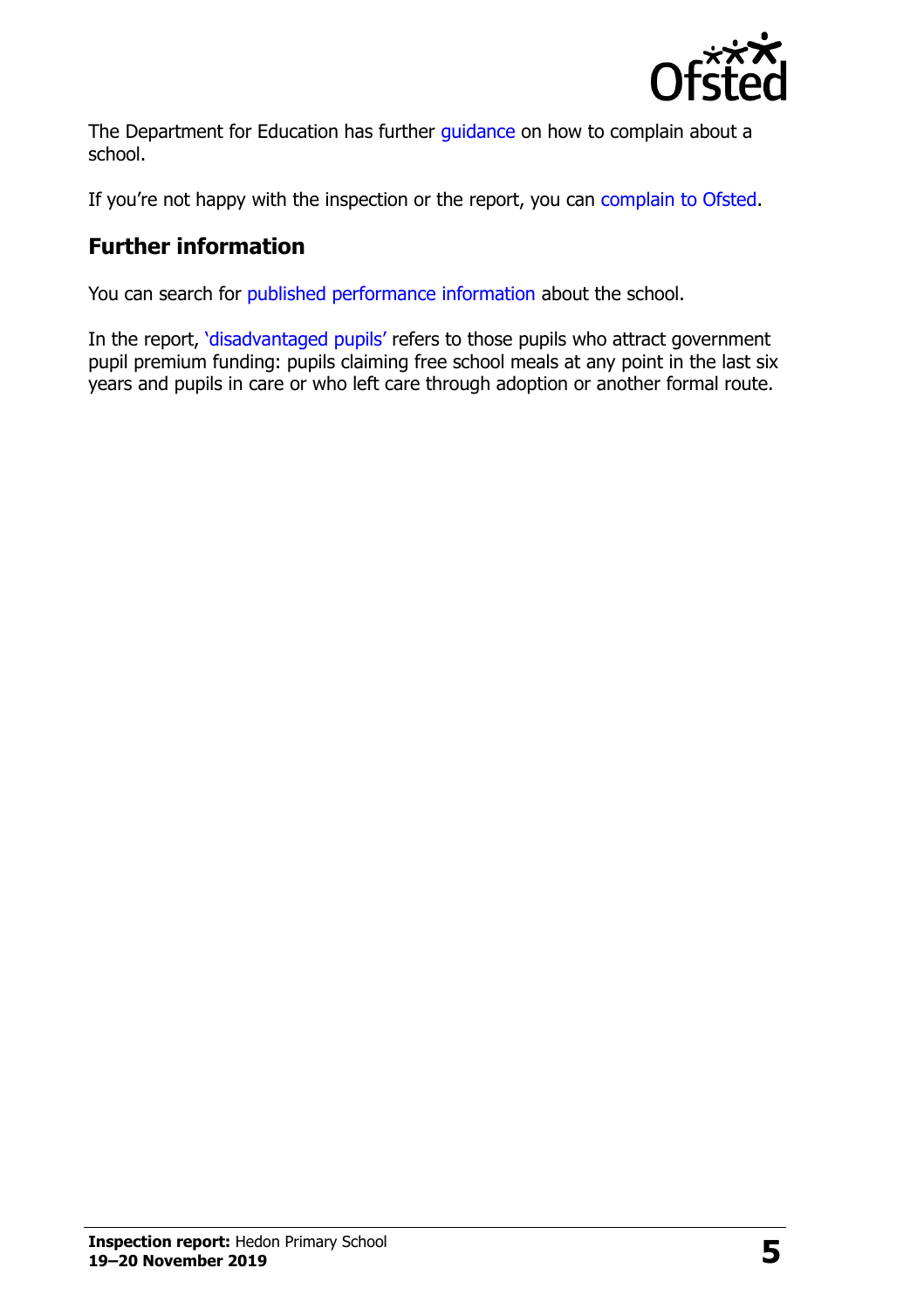

### **School details**

| Unique reference number             | 117851                       |
|-------------------------------------|------------------------------|
| <b>Local authority</b>              | East Riding of Yorkshire     |
| <b>Inspection number</b>            | 10110686                     |
| <b>Type of school</b>               | Primary                      |
| <b>School category</b>              | Maintained                   |
| Age range of pupils                 | 4 to 11                      |
| <b>Gender of pupils</b>             | Mixed                        |
| Number of pupils on the school roll | 200                          |
| <b>Appropriate authority</b>        | The governing body           |
| <b>Chair of governing body</b>      | Alan Maltby                  |
| <b>Headteacher</b>                  | Amanda Barnett               |
| Website                             | www.hedonprimaryschool.co.uk |
| Date of previous inspection         | 24-25 November 2015          |

## **Information about this school**

Governors run a breakfast club at the school.

## **Information about this inspection**

We carried out this inspection under section 5 of the Education Act 2005.

- **Inspectors met with the headteacher, deputy headteacher, class teachers, the** SENCo, four representatives from the governing body and a representative from the local authority.
- Inspectors visited lessons, talked to staff, looked at pupils' work and spoke with them about their experience of school.
- Inspectors observed pupils at lunchtime and visited the breakfast club.
- We examined a range of documents. These included the school's development plans and self-evaluation documents, minutes of the governing body meetings and reports from the local authority. We looked at records for behaviour, attendance and punctuality.
- The school's records of safeguarding checks were scrutinised. Inspectors spoke to staff about how they keep pupils safe and sought the views of pupils. We also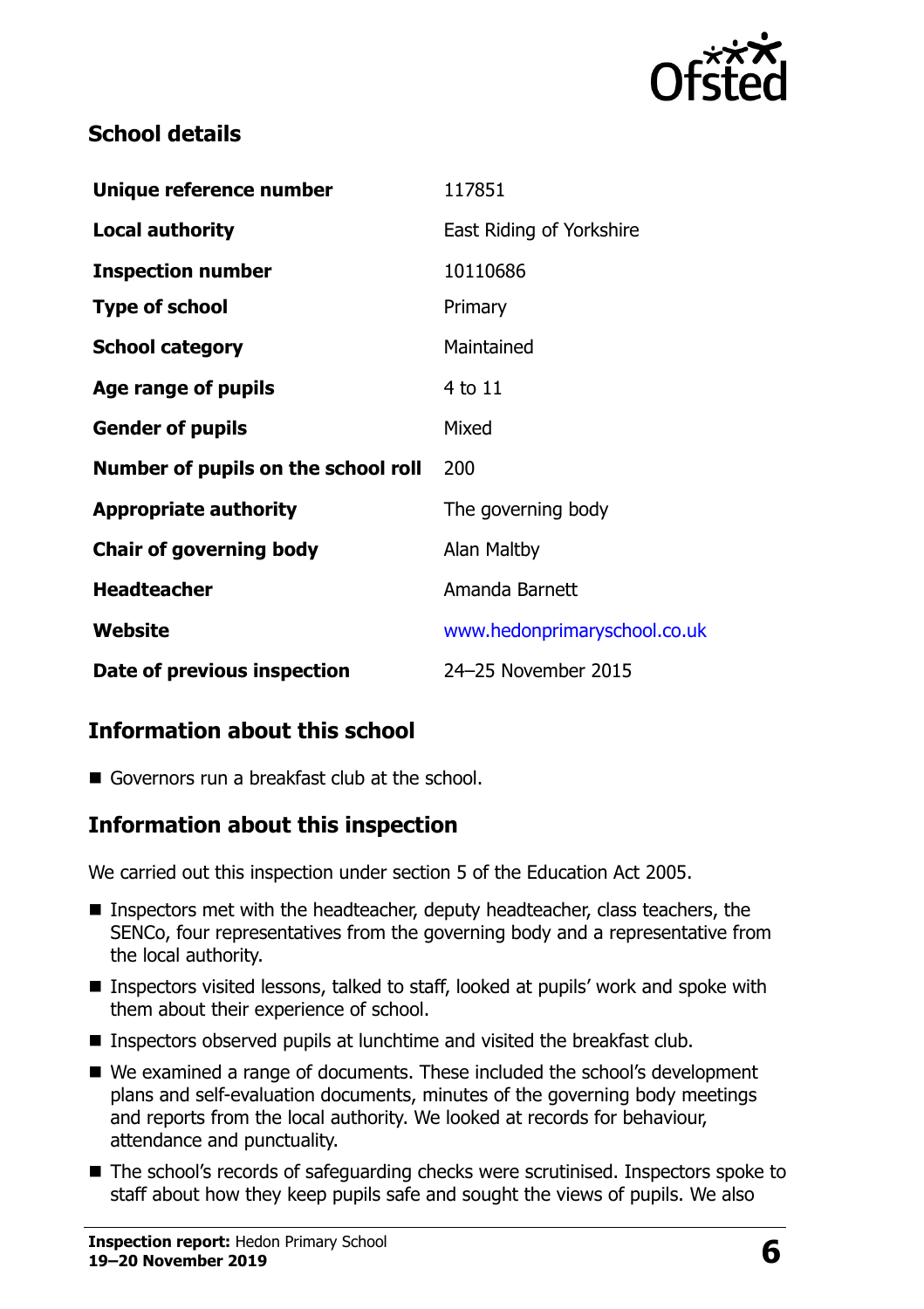

looked at examples of risk assessments and plans for pupils with additional needs.

- We spoke with some parents at the beginning of the school day to seek their views and considered 14 responses to Ofsted's online questionnaire.
- There were no responses to Ofsted's questionnaires for staff and pupils.
- Inspectors looked closely at the teaching of reading, mathematics, physical education and religious education.

#### **Inspection team**

Jo Bentley, lead inspector **Ofsted Inspector** 

Helen Hussey **Districts** Ofsted Inspector